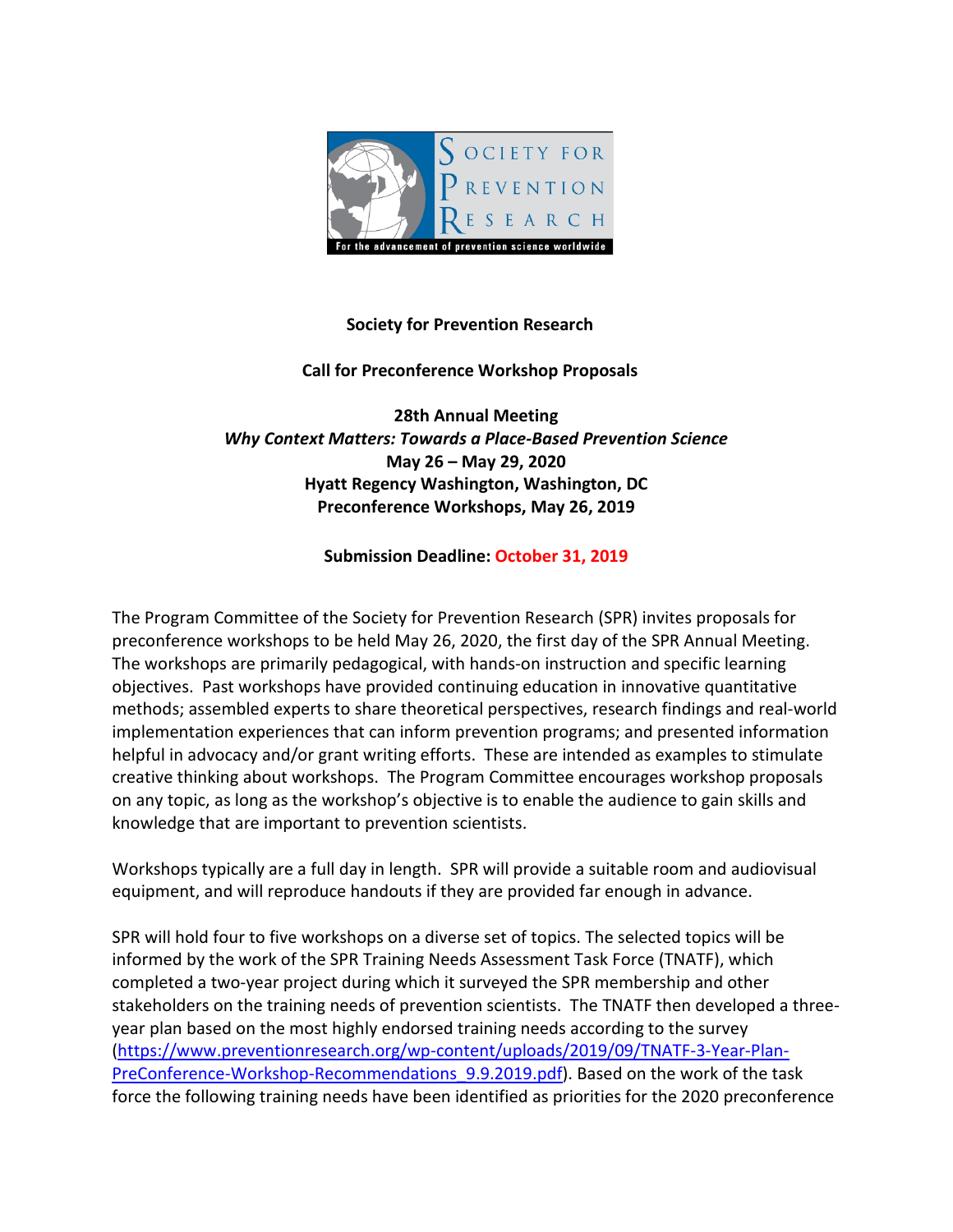workshops: (1) understanding the role of context in shaping health behavior, (2) theories underlying the mechanisms of health disparities, and (3) developing cultural competency and community collaborations.

In addition to the areas identified by the TNATF, we are also interested in proposals that address the ethical issues in bringing prevention programs into community settings, i.e., how to develop ethical partnerships with historically disadvantaged communities, how to ethically conduct evaluations of prevention programs in the community, issues of privacy in an era of big data access, etc. [\(https://link.springer.com/article/10.1007/s11121-018-0912-7\)](https://link.springer.com/article/10.1007/s11121-018-0912-7)

Thus, in addition to general proposals we are also looking for proposals related to the three TNATF-identified areas and ethical issues in prevention science.

Workshop proposals will be evaluated using the following criteria: Clarity of workshop objectives; value of the topic to the field of prevention science; relevant to the conference theme(s) and/or TNATF-identified theme(s); likelihood that the content and methods of the workshop will impart knowledge successfully; relevant background of presenters; lack of redundancy with recently presented workshops [\(https://www.preventionresearch.org/wp](https://www.preventionresearch.org/wp-content/uploads/2019/09/SPR-Annual-Meeting_Preconference-Workshps-2006_2019-for-website.pdf)[content/uploads/2019/09/SPR-Annual-Meeting\\_Preconference-Workshps-2006\\_2019-for](https://www.preventionresearch.org/wp-content/uploads/2019/09/SPR-Annual-Meeting_Preconference-Workshps-2006_2019-for-website.pdf)[website.pdf\)](https://www.preventionresearch.org/wp-content/uploads/2019/09/SPR-Annual-Meeting_Preconference-Workshps-2006_2019-for-website.pdf).

To propose a workshop, please follow these steps.

# **STEP ONE**

Initiate a preconference workshop proposal using the ONLINE submission process at pendinglink to onsite submission.

- Organizers and Presenters complete contact information
- Title of workshop

# **STEP TWO**

- Create your proposal by responding to the following questions, then attach it as a PDF.
- (1) Title of workshop
- (2) Name, affiliation, email, fax and phone number for all presenters, with primary contact listed first